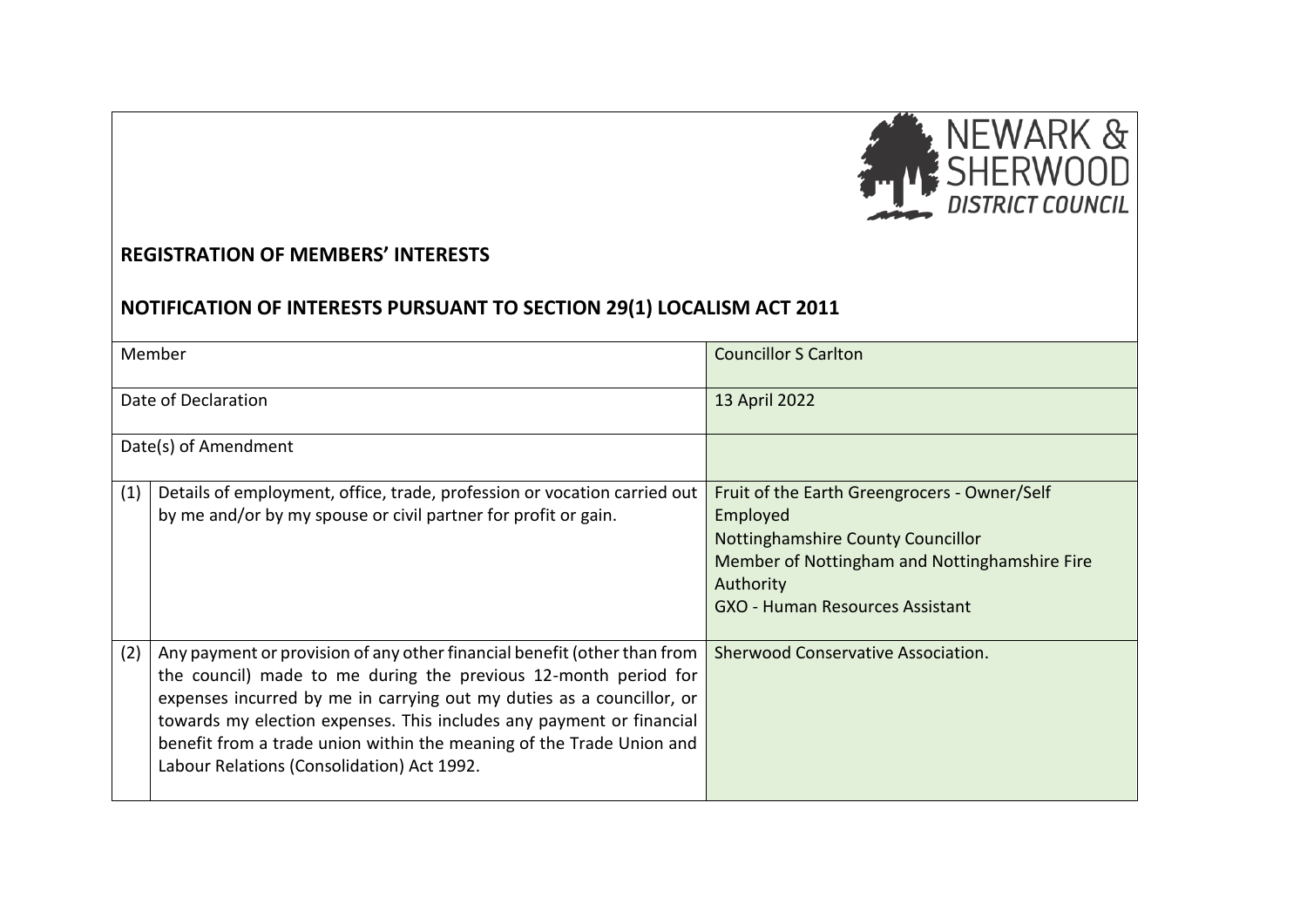| (3) | Description of any contract for goods, services or works made between<br>the Council and myself and/or my spouse or civil partner or a firm,<br>company or other body in which I and/or my spouse or civil partner has<br>a beneficial interest and which has not been fully discharged.                                                                                                                                                            | None                                                                                                                                                                                                                                              |
|-----|-----------------------------------------------------------------------------------------------------------------------------------------------------------------------------------------------------------------------------------------------------------------------------------------------------------------------------------------------------------------------------------------------------------------------------------------------------|---------------------------------------------------------------------------------------------------------------------------------------------------------------------------------------------------------------------------------------------------|
| (4) | Address or other description of any land in the Council's area in which I<br>and/or my spouse or civil partner has a beneficial interest. This includes<br>your home if you own it or rent it, and any other property which you<br>own in the Council's area.                                                                                                                                                                                       | 152 Fourth Avenue, Edwinstowe. NG21 9NS Property<br>owners<br>Fruits of the Earth 19 High Street, Edwinstowe. NG21<br>9QP - tenant                                                                                                                |
| (5) | Address or other description of any land in the Council's area for which<br>I and/or my spouse or civil partner has a licence (alone or jointly with<br>others) to occupy for a month or longer.                                                                                                                                                                                                                                                    | None                                                                                                                                                                                                                                              |
| (6) | Address or other description of any land where the landlord is the<br>Council and in which the tenant is a body in which I and/or my spouse<br>or civil partner has a beneficial interest.                                                                                                                                                                                                                                                          | None                                                                                                                                                                                                                                              |
| (7) | Details of any securities that you or your partner hold which are worth<br>over £25,000 or 100 <sup>th</sup> of the total issued share capital in any body that<br>has a place of business or land in the Council's area.                                                                                                                                                                                                                           | None                                                                                                                                                                                                                                              |
| (8) | Details of any Other Registerable Interests defined as:<br>any unpaid directorships;<br>(a)<br>any body of which you are a member or are in a position of<br>(b)<br>general control or management and to which you are nominated<br>or appointed by Newark & Sherwood District Council;<br>any body of which you are member or in a position of general<br>(c)<br>control or management that is:<br>exercising functions of a public nature;<br>(i) | Elected Member of Nottinghamshire County Council<br>Newark and Sherwood District Council appointed<br>Director on Active4Today<br><b>Elected Member of Edwinstowe Parish Council</b><br>Member of Nottingham and Nottinghamshire Fire<br>Autority |